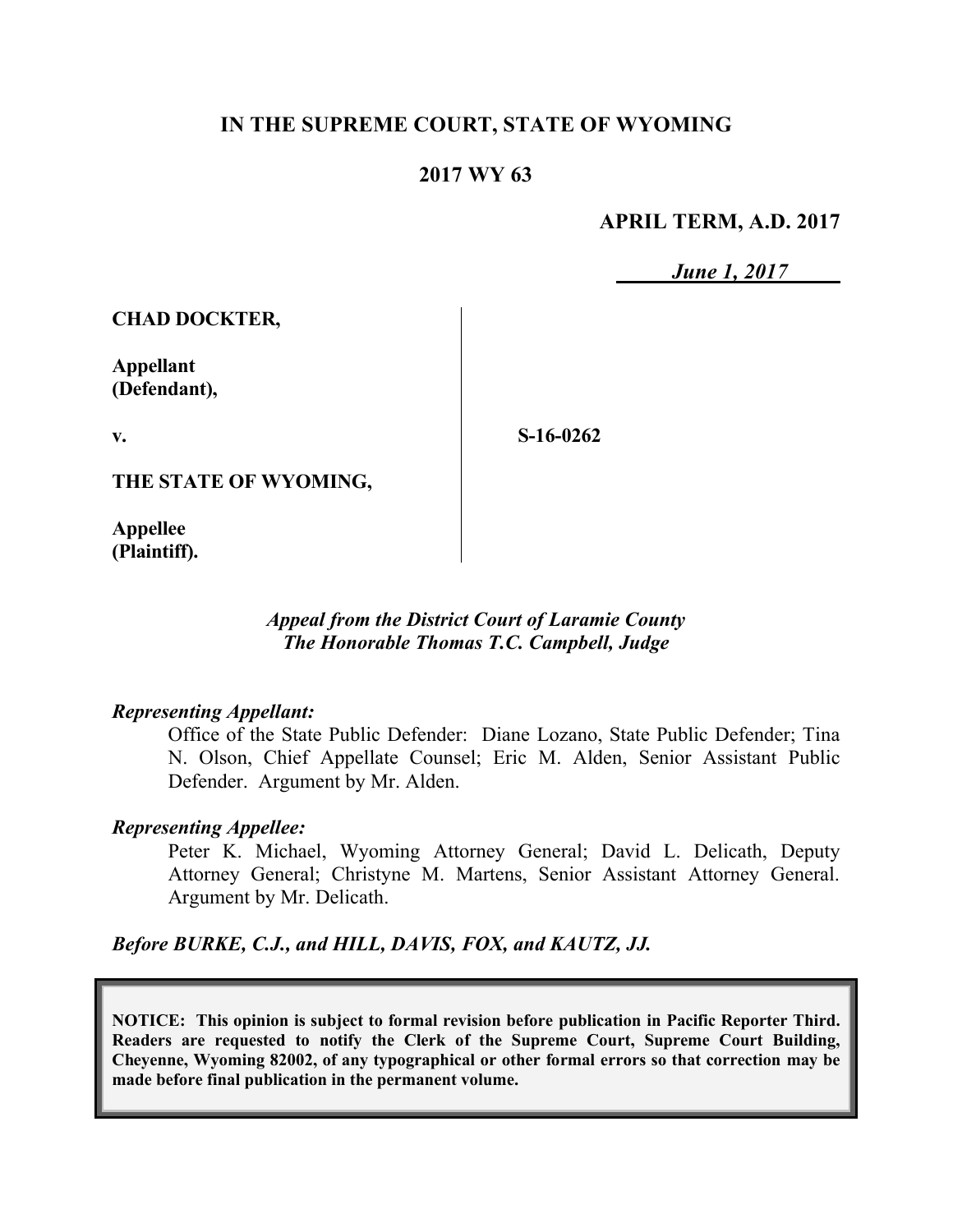**DAVIS**, Justice.

[¶1] Appellant Chad Dockter challenges two of several convictions arising out of a violent incident with his former girlfriend. He claims the evidence presented by the State was insufficient to support his convictions of kidnapping and misdemeanor theft of a cell phone. We affirm.

#### **ISSUES**

[¶2] 1. Was the evidence sufficient to establish that Appellant unlawfully confined the victim as required by the kidnapping statute, Wyo. Stat. Ann. § 6-2-201(a) (LexisNexis 2015)?

2. Did the evidence sufficiently establish misdemeanor theft of an Apple iPhone 5?

## **FACTS**

[¶3] Viewing the evidence in a light most favorable to the State and resolving any evidentiary conflicts in its favor, *see Barrowes v. State*, 2017 WY 23, ¶ 3, 390 P.3d 1126, 1126 (Wyo. 2017)*,* the pertinent facts established at trial are as follows. Appellant and the victim Amanda Yearsley dated for six months before Ms. Yearsley ended the relationship in May 2015. Ms. Yearsly then met with Appellant to inform him that she was pregnant in July of 2015. After that, the two communicated sporadically through early August 2015.

[¶4] On August 14, 2015, Ms. Yearsley was at a bar where she worked, although she was not on duty, when Appellant showed up. He stopped by to repay some money he owed her, and wanted to talk, but eventually he started to cause a scene. Because of his belligerent behavior, Ms. Yearsley suggested that they take the conversation back to her place. While they were at Ms. Yearsley's apartment, she used a smartphone, an iPhone 6, that Appellant had given her daughter. This apparently annoyed Appellant, so he snatched it from her and left. After Appellant departed with her cell phone, Ms. Yearsley called the police to report it, but she declined to pursue charges.

[¶5] The next day, August 15, Ms. Yearsley activated her old iPhone 5. Later that day, while she was in the shower getting ready for work, the shower curtain swung open, and there was Appellant. He grabbed her by the throat, and took her out of the shower and into the bedroom. As she started to scream, he placed his other hand over her nose and mouth. Once in the bedroom, Appellant put Ms. Yearsley on the bed and told her she needed to listen to him and that she had no choice but to do so. She continued to squirm and scream, and Appellant body-slammed her onto the ground with one hand still on her throat and the other over her nose and mouth. Ms. Yearsley struggled to breathe and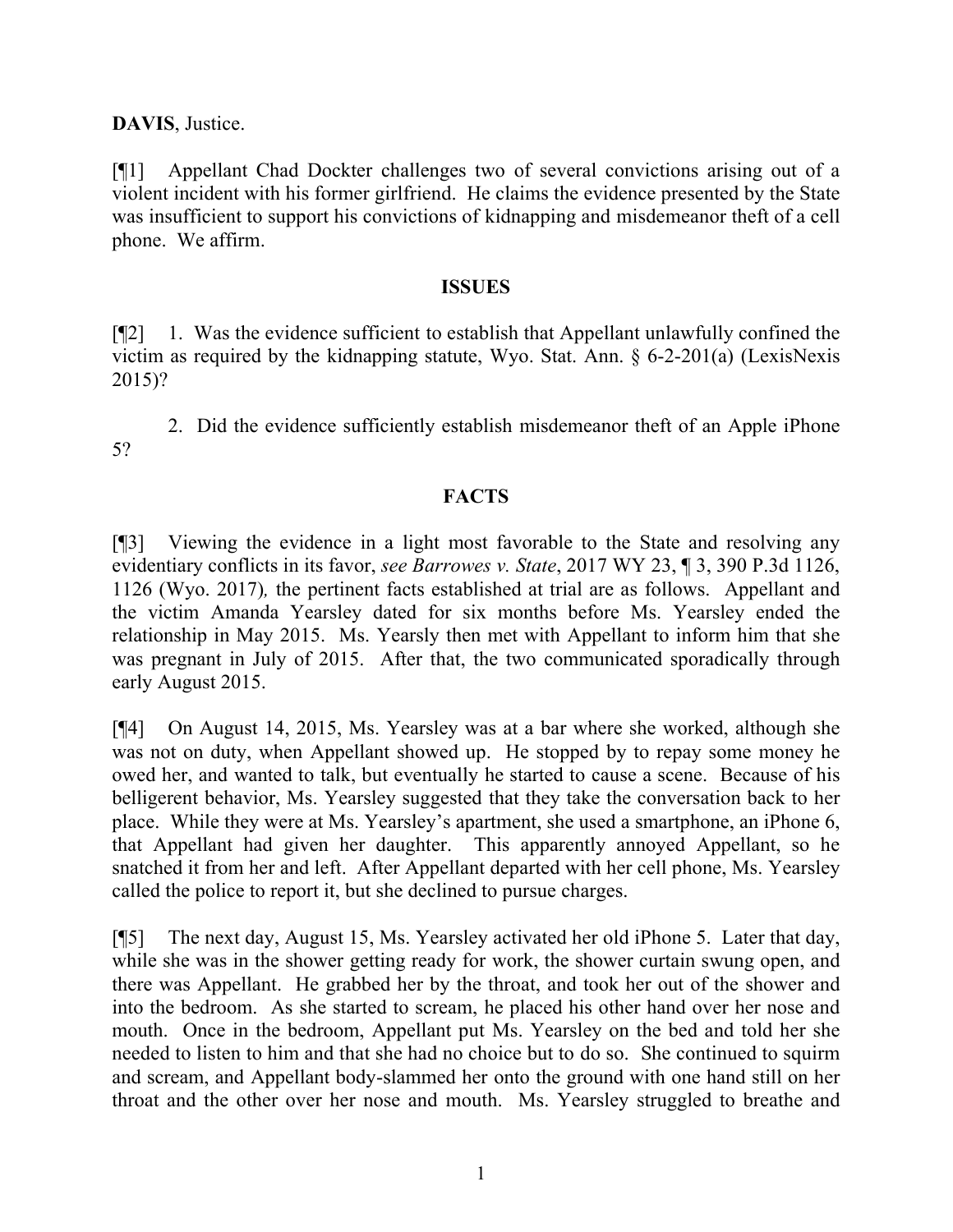almost blacked out, which caused her to become still. Appellant then removed his hands and let her sit up.

[¶6] Once free from Appellant's grasp, Ms. Yearsley ran to the bathroom and turned off the shower. She picked up a piece of the shower rod that had fallen on the floor and tried to defend herself with it. It was no use, however, as Appellant followed her to the bathroom and was able to pick her up in a "bear hug." However, she managed to grab her reactivated iPhone 5 from the bathroom counter before Appellant carried her out to the living room.

[¶7] Once in the living room, Appellant sat down on the couch with Ms. Yearsley on his lap, still clenched in a bear hug. Appellant told her how much he loved her and that she just needed to listen to him. Unbeknownst to him, Ms. Yearsley had succeeded in dialing 911 and hitting send. When a dispatcher answered the 911 call, Appellant discovered what she had done. He grabbed the phone, punched Ms. Yearsley in the thigh, exited through the front door, and took off in his car. Ms. Yearsley ran outside after him, but because she was still naked, she returned to the house and called 911 from her house land line. Law enforcement officers arrived soon thereafter.

[¶8] Appellant was charged, *inter alia*, with kidnapping with voluntary release in violation of Wyo. Stat. Ann.  $\S 6$ -2-201,<sup>1</sup> and the Information specifically alleged that he unlawfully confined Yearsley with the intent to inflict bodily injury on or to terrorize her.

- (i) Hold for ransom or reward, or as a shield or hostage;
- (ii) Facilitate the commission of a felony; or
- (iii) Inflict bodily injury on or to terrorize the victim or another.

(b) A removal or confinement is unlawful if it is accomplished:

(i) By force, threat or deception; or

(ii) Without the consent of a parent, guardian or other person responsible for the general supervision of an individual who is under the age of fourteen (14) or who is adjudicated incompetent.

(c) If the defendant voluntarily releases the victim substantially unharmed and in a safe place prior to trial, kidnapping is a felony punishable by imprisonment for not more than twenty (20) years.

(d) If the defendant does not voluntarily release the victim substantially unharmed and in a safe place prior to trial, kidnapping is a felony punishable by imprisonment for not less than twenty (20) years or for life except as provided in W.S. 6-2-101.

l  $<sup>1</sup>$  That statute provides as follows:</sup>

<sup>(</sup>a) A person is guilty of kidnapping if he unlawfully removes another from his place of residence or business or from the vicinity where he was at the time of the removal, or if he unlawfully confines another person, with the intent to: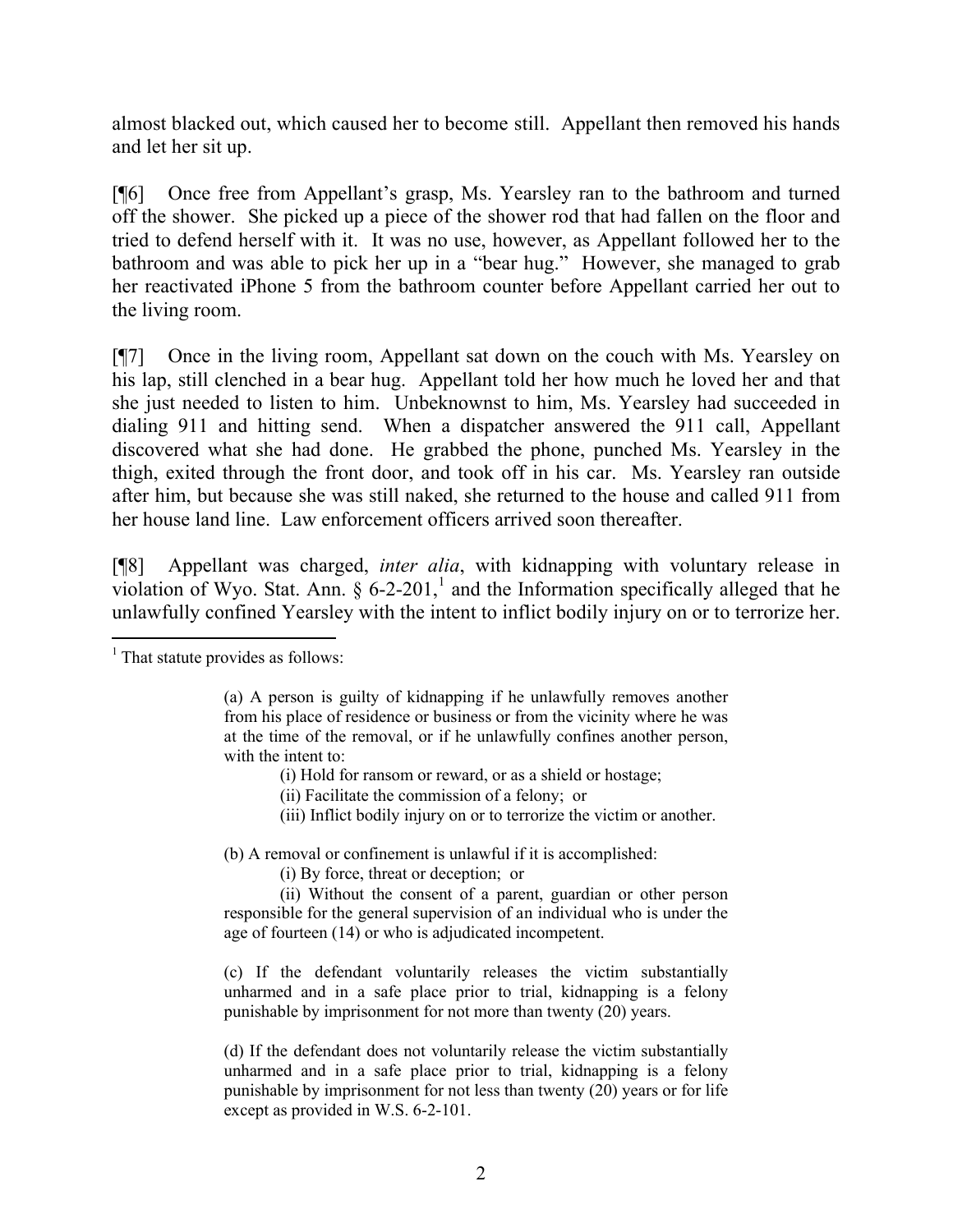He was also charged with misdemeanor theft in violation of Wyo. Stat. Ann.  $\S 6-3-402$ .<sup>2</sup> A jury found Appellant guilty on those counts, among others. The district court sentenced him to eight to twelve years for kidnapping and six months for misdemeanor theft. $3$ 

#### **STANDARD OF REVIEW**

[¶9] Appellant challenges the sufficiency of evidence to support two of his convictions. "When reviewing a sufficiency of the evidence claim, we must accept as true the State's evidence and give it the benefit of all reasonable inferences which can be drawn from it." *Barrowes*, ¶ 15, 390 P.3d at 1128. We do not consider contradictory evidence presented by Appellant. *Id.* We will neither reweigh the evidence nor substitute our judgment for that of the jury, as our task is solely to determine whether a jury could have reasonably concluded that each of the elements of the crime was proven beyond a reasonable doubt. *Id*.

#### **DISCUSSION**

#### *Kidnapping*

 $\overline{a}$ 

[¶10] Appellant contends that his conduct did not amount to kidnapping. Specifically, he claims that the evidence was insufficient to establish confinement as required by Wyoming's kidnapping statute. After studying the statute and consulting controlling case law, we must disagree.

[¶11] To find the answer to this question, we must examine Wyoming's kidnapping statute and apply our usual principles of statutory interpretation. Criminal statutes must be strictly construed and are not to be enlarged by implication or extended by inference

\* \* \*

(c) Theft is:

\* \* \*

(iii) A misdemeanor punishable by imprisonment for not more than six (6) months, a fine of not more than seven hundred fifty dollars (\$750.00), or both, if the value of the property is less than one thousand dollars (\$1,000.00).

<sup>3</sup> The other counts for which Appellant was convicted and sentenced are not germane to this appeal, as he does not raise any issues regarding them.

<sup>2</sup> That statute provides as follows:

<sup>(</sup>a) A person is guilty of theft if he knowingly takes or exercises unauthorized control over or makes an unauthorized transfer of an interest in the property of another person with the purpose of depriving the other person of the property.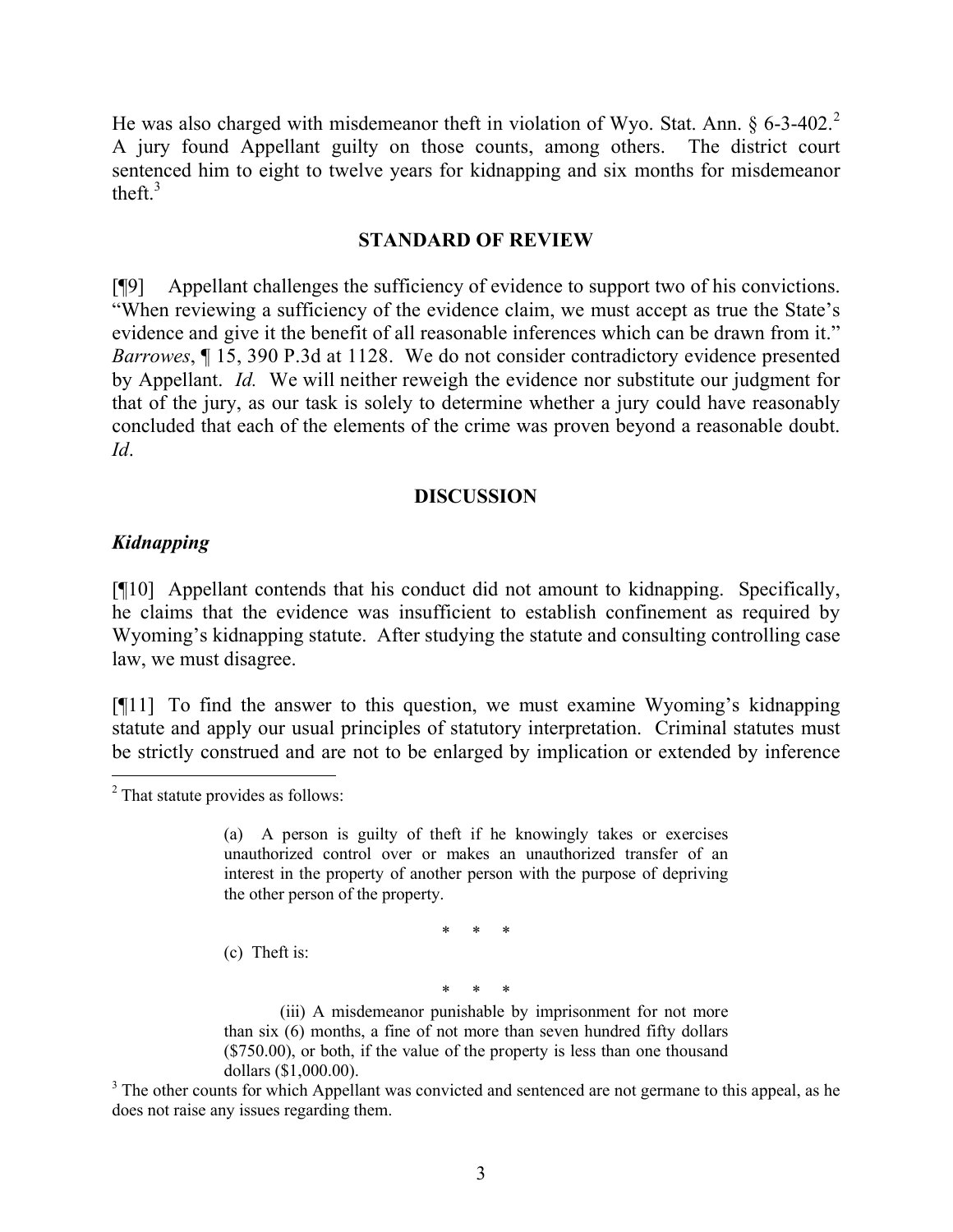or construction. *Bohling v. State*, 2017 WY 7, ¶ 18, 388 P.3d 502, 505-06 (Wyo. 2017). Our chief consideration is capturing the legislature's intent. *Yager v. State*, 2015 WY 139, ¶ 11, 362 P.3d 777, 780 (Wyo. 2015).

[¶12] The crime of kidnapping has evolved over the years, and conduct that constitutes this crime varies from one jurisdiction to the next. *See Vaught v. State*, 2016 WY 7, ¶¶ 15-29, 366 P.3d 512, 516-19 (Wyo. 2016).<sup>4</sup> Some states have adopted the Model Penal Code definition of kidnapping, which is as follows:

> A person is guilty of kidnapping if he unlawfully removes another from his place of residence or business, or a substantial distance from the vicinity where he is found, or *if he unlawfully confines another for a substantial period in a place of isolation*, with any of the following purposes:

> > \* \* \*

(c) to inflict bodily injury on or to terrorize the victim or another[.]

Model Penal Code § 212.1 (Am. L. Inst. 1980); *Vaught*, ¶ 22, 366 P.3d at 517 (emphasis added). It is easy to observe that certain words limit the range of conduct constituting the crime, like the adjective "substantial" as it relates to the period of confinement. *See Doud v. State*, 845 P.2d 402, 405 (Wyo. 1993) (declining to incorporate the MPC's "substantial period" language into Wyoming's kidnapping statute).

[¶13] Now compare Wyoming's kidnapping statute. The legislature decided to omit some of the limiting language in the Model Penal Code:

> (a) A person is guilty of kidnapping if he unlawfully removes another from his place of residence or business or from the vicinity where he was at the time of the removal, or *if he unlawfully confines another person*, with the intent to:

> > \* \* \*

(iii) Inflict bodily injury on or to terrorize the victim or another.

<sup>&</sup>lt;sup>4</sup> We recently reviewed the history of this crime, see Vaught,  $\P$  15-29, 366 P.3d at 516-19, and need not do so again.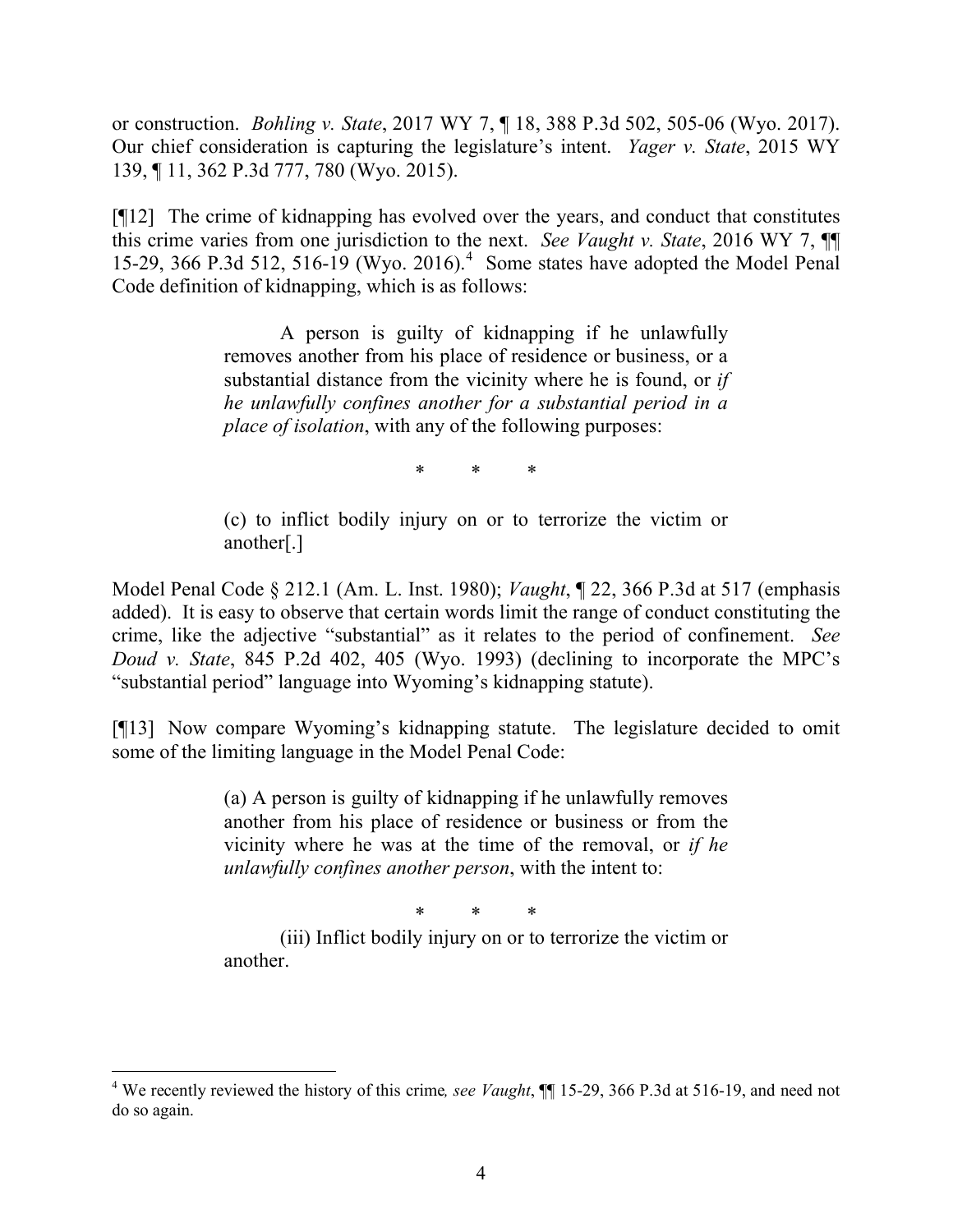Wyo. Stat. Ann. § 6-2-201(a)(iii) (emphasis added). Wyoming's kidnapping statute is plainly different and covers more conduct than that prohibited by jurisdictions which have adopted the Model Penal Code provision verbatim.<sup>5</sup>

[¶14] We have had several occasions to interpret our unique kidnapping statute and to confirm its breadth. *See Vaught*, ¶ 22-26, 366 P.3d at 517-18; *Doud,* 845 P.2d at 405; *Darrow*, 824 P.2d at 1270; *Keene*, 812 P.2d at 150. Perhaps most helpful in this case is our opinion in *Doud*. There, as here, an issue was whether there was sufficient evidence that the defendant unlawfully confined the victim within the meaning Wyo. Stat. Ann. § 6-2-201. This Court studied the statute and compared it to the Model Penal Code version. *Doud*, 845 P.2d at 405-06. We determined that, unlike the Model Penal code, "[o]ur statute establishes no durational requirement for the period of confinement." *Id.* at 405. We explained:

> [T]his Court's role is not to graft additional language onto a statute. Wyoming's Legislature adopted a kidnapping statute which is similar to the Model Penal Code's definition. The Legislature clearly chose not to adopt that part of the Model Penal Code's kidnapping definition which requires that the confinement be for a "substantial period in a place of isolation." When the Legislature has made such a clear decision regarding statutory language, it would be particularly inappropriate for this Court to interpret the Legislature's intent as being something other than what is plainly stated in the statute. The fact that in *Darrow* we interpreted our statute to include an isolation requirement like the Model Penal Code's requirement does not mean that we should also require confinement for a substantial period. *Darrow* presented this Court with the question of whether confinement could mean confinement within the victim's residence. To resolve that issue, we held that confinement means isolation from the "usual protections of society" and may include confinement within the victim's home. The question of what confinement meant was an ambiguity which we had to resolve. However, in contrast, there is no ambiguity surrounding whether a confinement must be for a substantial period because the Legislature deliberately chose not to adopt the "substantial period" language. Admittedly, by choosing not to adopt that language, the Legislature has

l

 $<sup>5</sup>$  Although we have consulted the comments and notes to the Model Penal Code in previous kidnapping</sup> cases, Wyoming's kidnapping statute is different enough in certain respects to sometimes render those comments and notes unhelpful. *See Doud*, 845 P.2d at 405; *Darrow v. State*, 824 P.2d 1269, 1270 (Wyo. 1992); *Keene v. State*, 812 P.2d 147, 150 (Wyo. 1991).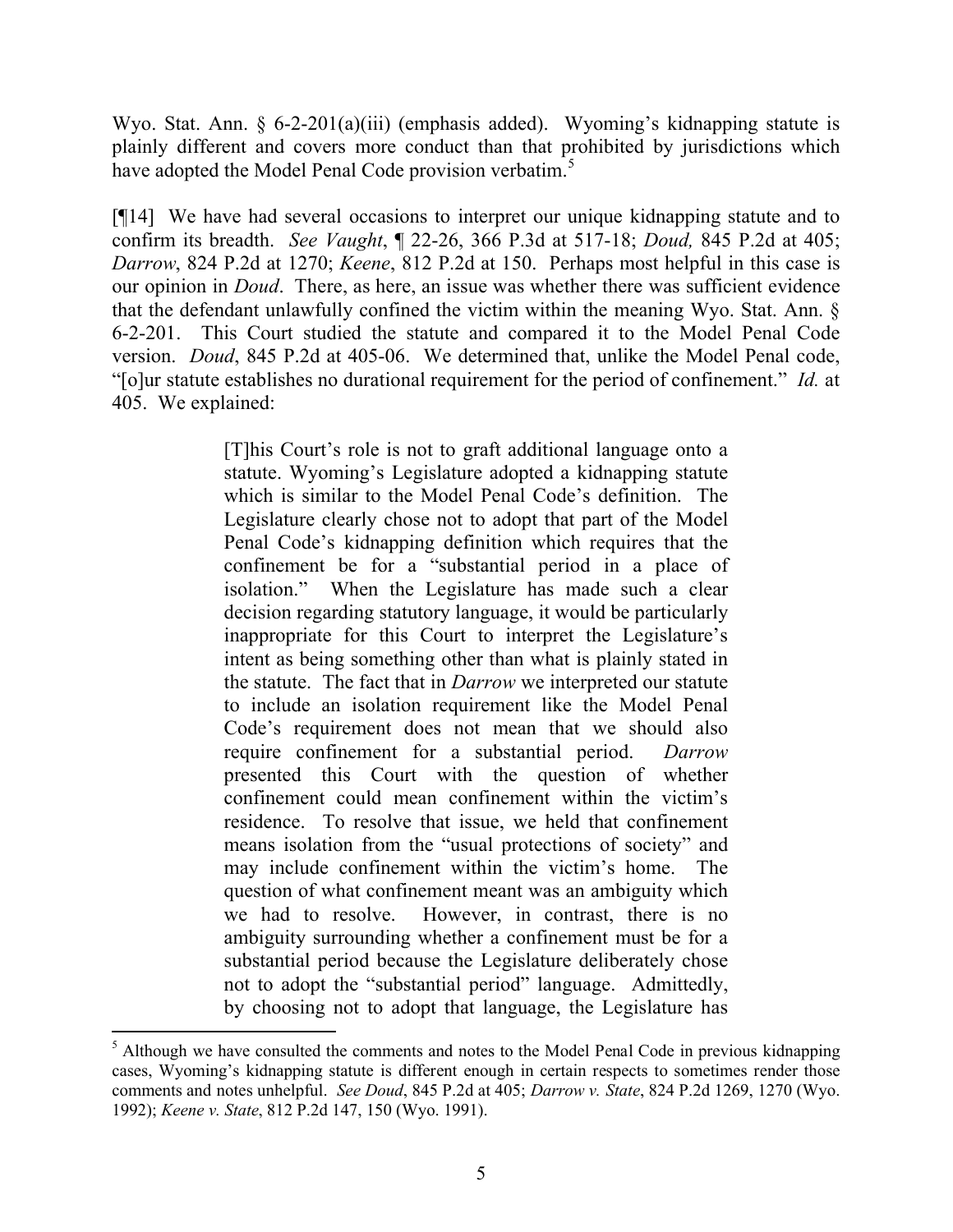opened the door for defendants in Wyoming to be charged with kidnapping for a much broader range of conduct than would be possible under the Model Penal Code. However, that was a choice for the Legislature, not for this Court.

*Doud*, 845 P.2d at 406 (citations omitted).

[¶15] Because confinement need not be for a substantial period of time under Wyoming's kidnapping statute, it appears that a relatively brief period of confinement can constitute this crime. *See Vaught*, ¶ 25, 366 P.3d at 518. There must be some other language, however, to distinguish kidnapping from felonious restraint and false imprisonment. The latter two crimes are lesser intrusions on a victim's freedom of movement that carry lesser penalties. *See* Wyo. Stat. Ann. § 6-2-202; Wyo. Stat. Ann. § 6-2-203; *see Dean v. State*, 2003 WY 128, ¶ 30, 77 P.3d 692, 701 (Wyo. 2003) ("We hold that false imprisonment is a lesser-included offense of kidnapping, insofar as statutory elements are concerned."). We again turn to our opinion in *Doud*, which clears up the confusion.

[¶16] In *Doud*, the defendant claimed that the broad language of our kidnapping statute eradicated any distinction between kidnapping and felonious restraint or false imprisonment. This Court disagreed, reasoning as follows:

> Kidnapping requires confinement with the intent to hold for ransom, to facilitate the commission of a felony, or to inflict bodily injury on or to terrorize the victim or another. Felonious restraint involves an unlawful restraint which exposes the victim to a risk of serious bodily injury. Wyo. Stat. § 6-2-202 (1988). False imprisonment requires a knowing and unlawful interference with the victim's liberty. Wyo. Stat. § 6-2-203 (1988). Unlike felonious restraint or false imprisonment, kidnapping requires confinement with the intent to take one of three severe actions. By requiring not only confinement but also the additional intent to hold for ransom, to facilitate the commission of a felony, or to inflict bodily injury on or to terrorize the victim, the Legislature made kidnapping a much more serious crime which is easily distinguished from felonious restraint or false imprisonment.

*Doud*, 845 P.2d at 406.

[¶17] In this case, the evidence viewed in the light most favorable to the State shows the following. Appellant confined Ms. Yearsley in her home, forcing her to remain there in several locations—the bathroom, the bedroom, and eventually the living room. During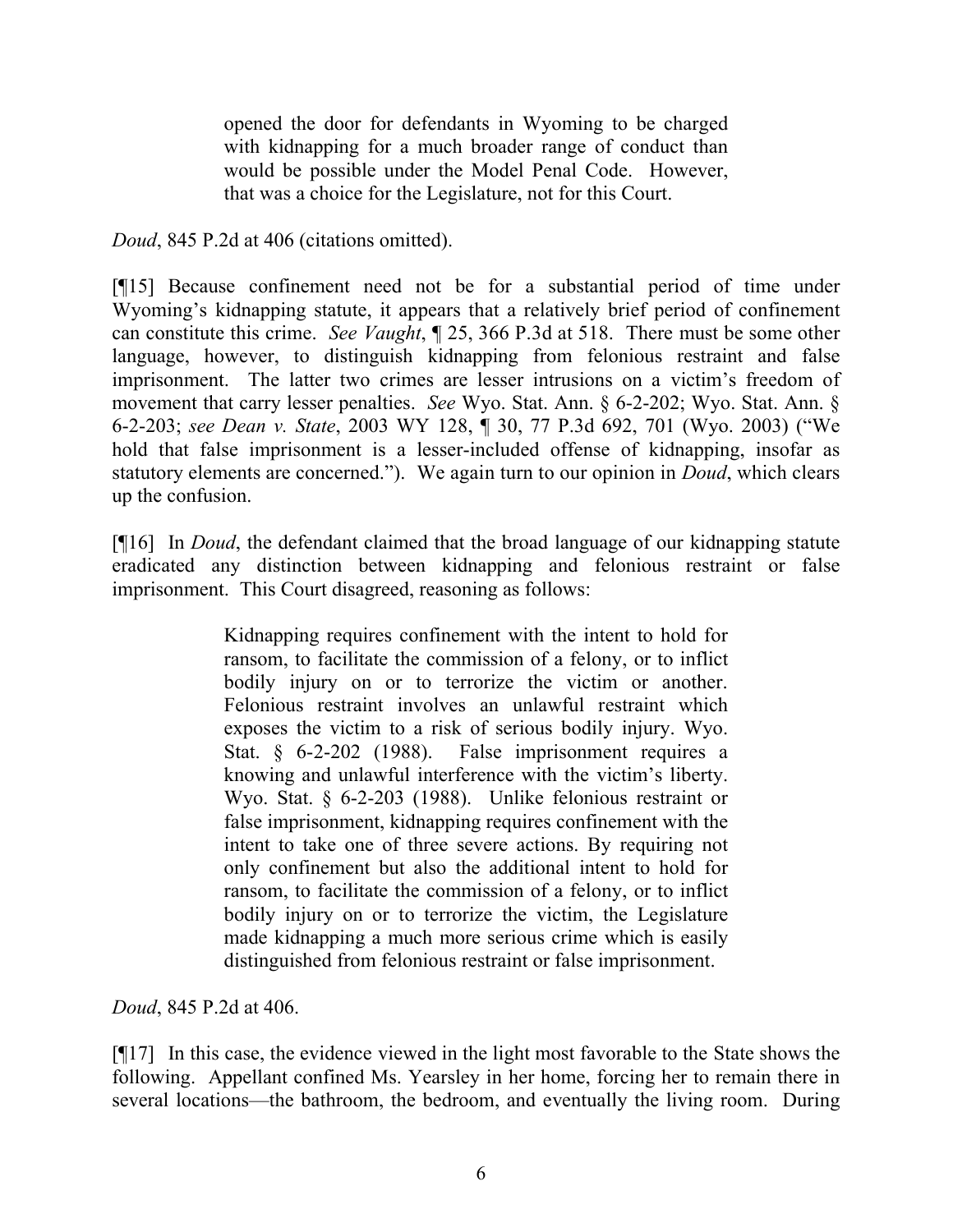this entire time, he had his hands around her neck or her body, rendering her unable to seek the usual protections of society. Appellant ended the confinement only when he became aware that Ms. Yearsley had called the police. There is no evidence suggesting that the confinement would have ended had she not been able to contact law enforcement.

[¶18] A reasonable jury could have found from these facts that the time the victim was forced to spend in her house with Appellant was sufficient to constitute confinement within the meaning of  $\S$  6-2-201. Furthermore, the evidence establishes that his intent was to inflict bodily injury on or to terrorize Ms. Yearsley, because he did so by choking, body-slamming and punching her.<sup>6</sup>

[¶19] We understand that the breadth of Wyoming's kidnapping statute causes it to fall in the minority of jurisdictions in this country. *See* 3 Wayne R. LaFave, *Substantive Criminal Law* § 18.1 (2d ed. 2003) (citing *Vaught* in support of the statement that "[s]ome courts adhere to the minority position that the absence of any such qualifying words in the statute means that a kidnapping conviction may be had even though the confinement was very brief and closely connected to commission of the underlying offense"). However, this Court's role is not to make the law or change it. Our duty is to interpret and apply the law. The legislature could amend the kidnapping statute to conform to the philosophy of the Model Penal Code and the position a majority of states have taken, but it has not done so, and we must apply the statute as it is written. *See Vaught*, ¶ 31, 366 P.3d at 520-21 (observing that the law in this area may in the future undergo considerable development).

# *Misdemeanor Theft*

l

[¶20] As already noted, on August 14, 2015, Appellant showed up at Ms. Yearsley's place of employment, a bar, while she was there but not on duty. Because their encounter became heated, the two eventually made their way to her apartment to get out of the public eye.

[¶21] While they were still together, Appellant gave Yearsley's seven-year-old daughter an Apple iPhone 6. Yearsley didn't think a child of that age should have a cell phone, and so she took the phone from her daughter and used it herself. While the two were at Yearsley's apartment on August 14, Appellant became irritated that she was using the phone he had given her daughter instead of paying attention to him, and he took the phone.

<sup>&</sup>lt;sup>6</sup> The defense in this case did not seek lesser included offense instructions concerning felonious restraint or false imprisonment. The jury thus faced a simple choice of kidnapping or no offense at all on this count.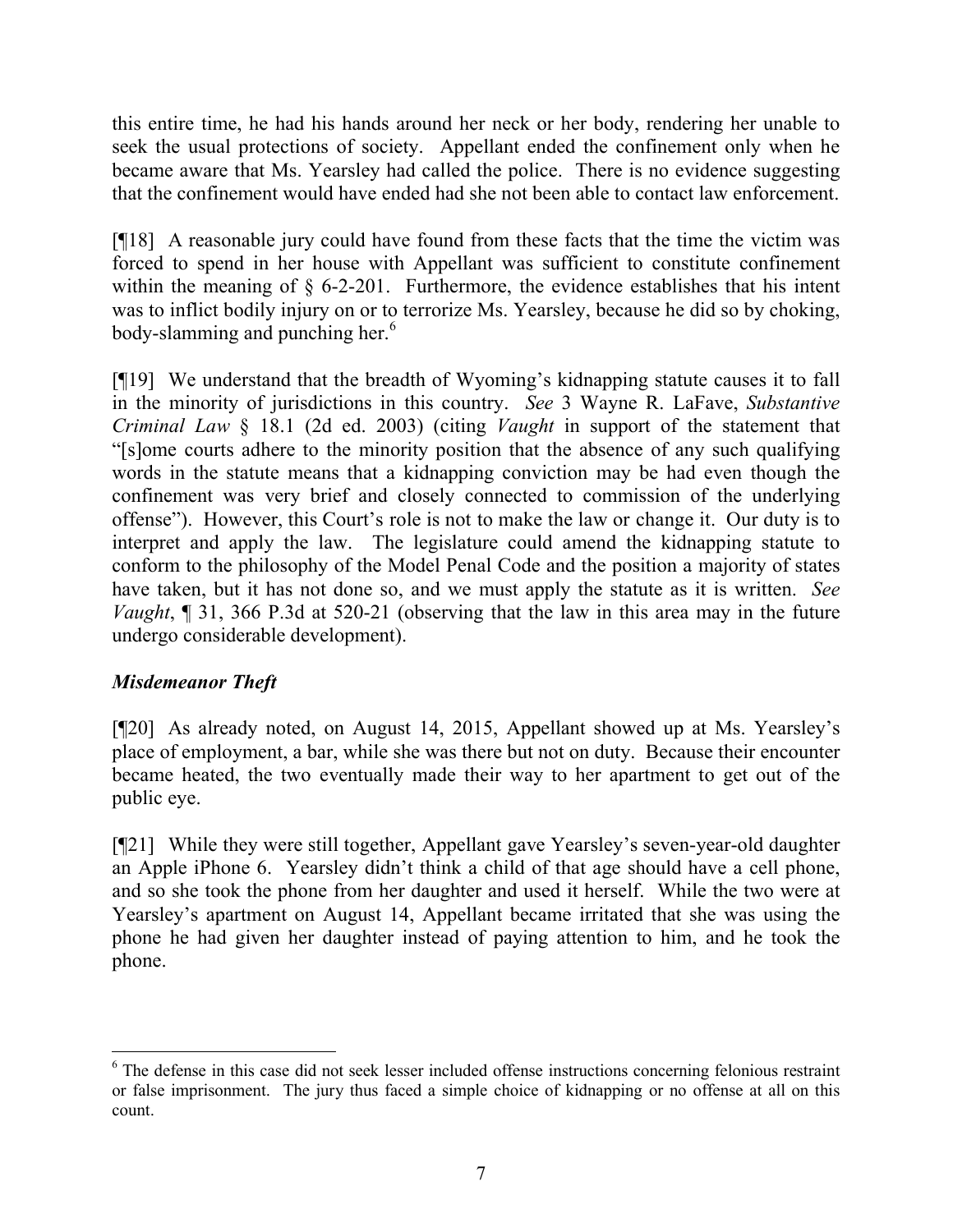[¶22] The next day, August 15, Ms. Yearsley activated her old iPhone 5 and began using it. As already explained above, Appellant took this phone after she made the 911 call during the course of events that led to his conviction for kidnapping.

[¶23] The misdemeanor theft count of the Information originally charged that Appellant committed misdemeanor theft by stealing the iPhone 6 on August 14, 2015. The only jury instruction on the elements of this offense in the record reflects this charge. However, after the close of evidence, the district court allowed the State to amend the theft charge in the Information to August 15, which caused it to relate to the iPhone 5. After the court had instructed the jury and closing arguments had been given, it occurred to the judge that Instruction 17 it had read was incorrect in light of the amendment it had allowed, since the date in the elements instruction was August 14, when the iPhone 6 was taken.

[¶24] The court then evidently issued a corrected jury instruction reflecting the amendment it had allowed for substitution in the packets given each juror as required by Wyoming Rule of Criminal Procedure  $24.3$ <sup>7</sup> Appellant did not object to the modification, although his counsel had objected to the amendment earlier. The original of the instructions, from which the court read to the jury (including the erroneous instruction), went to the jury room, because that document contained the original verdict form the jury was to and did use. The jury thus had a different instruction in one copy of the instruction packet than they had in their individual packets. $8$ 

[¶25] Appellant says that there was insufficient evidence to support the theft charge relating to the iPhone 6 taken on August 14, referring to the instruction in the record. There was evidence that Appellant paid for that phone and the cell service to it. Although the situation that developed in this case is most certainly one to be avoided, $9$  the record does reflect that the Information was amended and that the jury received written

 $\overline{a}$  $<sup>7</sup>$  That rule provides that the "trial court shall provide each juror with the juror's own copy of all written</sup> instructions that the court reads to the jury before, during or at the conclusion of the trial."

<sup>&</sup>lt;sup>8</sup> We infer that the jurors' packets were destroyed along with their notes.

<sup>&</sup>lt;sup>9</sup> There are a number of concerning aspects to what occurred. First of all, no written amendment to the Information can be found in the record. Although the amendment orally sought and orally allowed was simple enough in this case (a date change), this will not always be the case. Secondly, the jury was first instructed incorrectly while each juror had a copy of the incorrect instruction to read as the judge read it. Third, the amended instruction was evidently simply substituted in the individual juror packets, and the jury was not called back to the courtroom to be advised of this change and read this instruction, and it received no explanation of the change that we can find in the record. Fourth, the packet of instructions containing the verdict form which was returned still contained the wrong instruction. Although the State suggests that the judge may have left the packet sent back for return of the verdict unchanged to keep a record of the erroneous instruction, it would have been wiser to simply remove the offending instruction from that packet, make a note on it as to what happened and place it in the court file, and to then replace it with the corrected instruction. Although such things happen in the heat of battle, the record could certainly be better.